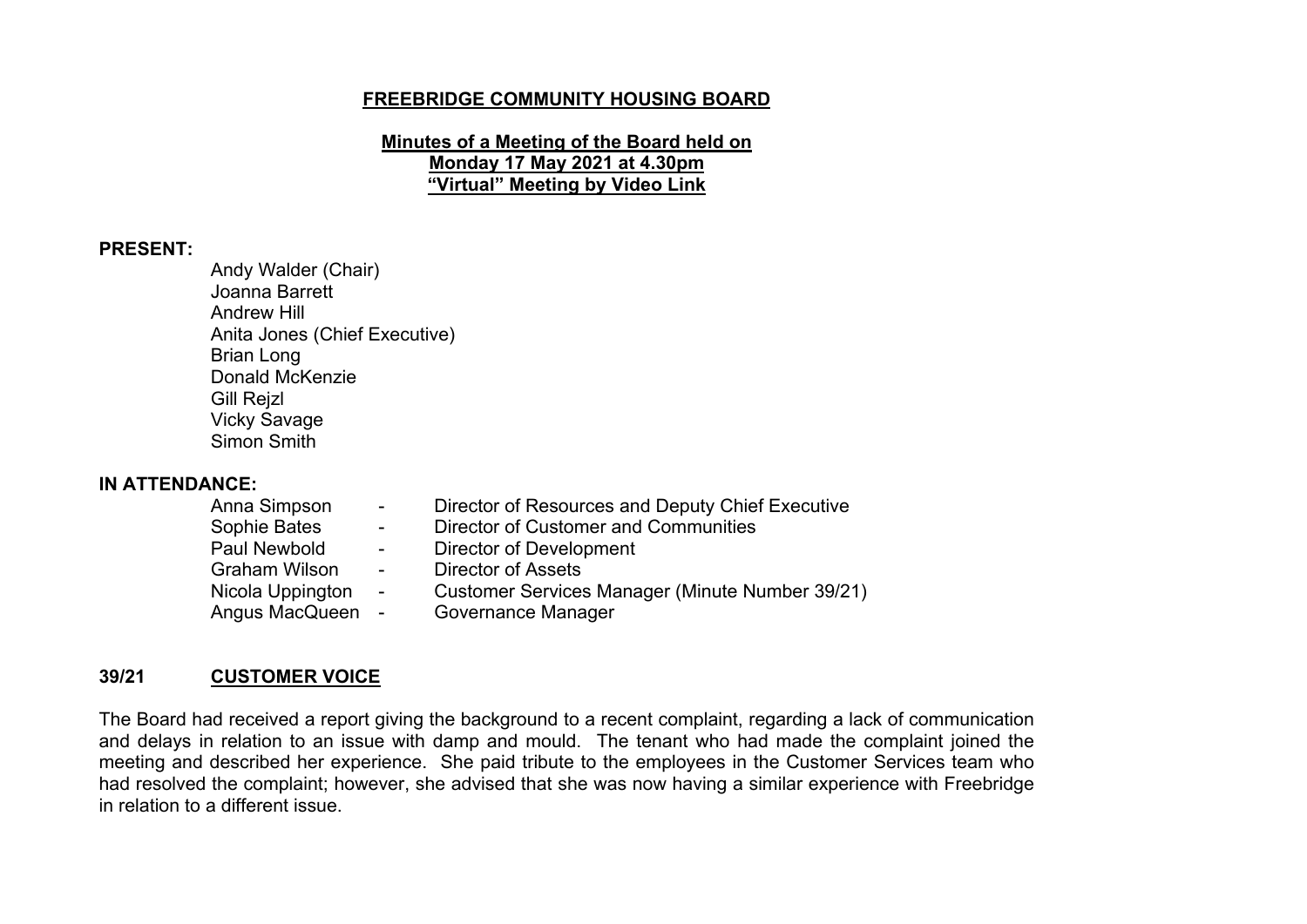The Chair and the Director of Assets apologised to the tenant for the unacceptable level of customer service that she had suffered, and confirmed that every effort was being made to improve processes. The tenant left the meeting.

The Chair thanked the Customer Services Manager for the efforts her team had made to resolve the complaint. She left the meeting.

[Confidential wording]

## **40/21 APOLOGIES**

An apology for absence was received from Jasmine Rigg.

## **41/21 DECLARATIONS OF INTEREST**

Brian Long declared an interest in the item at minute number 52/21 – Salters Road, King's Lynn, Acquisition of 78 Homes in Partnership with the Borough Council of King's Lynn and West Norfolk – as he was Leader of the Borough Council. As there was little discussion, the Board was content that he remain in the room for the item.

The members of the Leadership Team declared an interest in the item at minute number 63/21 – Confidential Appendix to the Governance and Remuneration Committee Chair's Report – as it related to the Chief Executive's employment package. They withdrew from the meeting before the item was considered.

## **42/21 BUSINESS PLAN MAY 2021**

Confidential item

## **43/21 STATISTICAL DATA RETURN 2020/21**

The Board considered a report which introduced the Statistical Data Return 2020/21.

**RESOLVED:** That the submission of Freebridge's Statistical Data Return 2020/21 to the Regulator be authorised.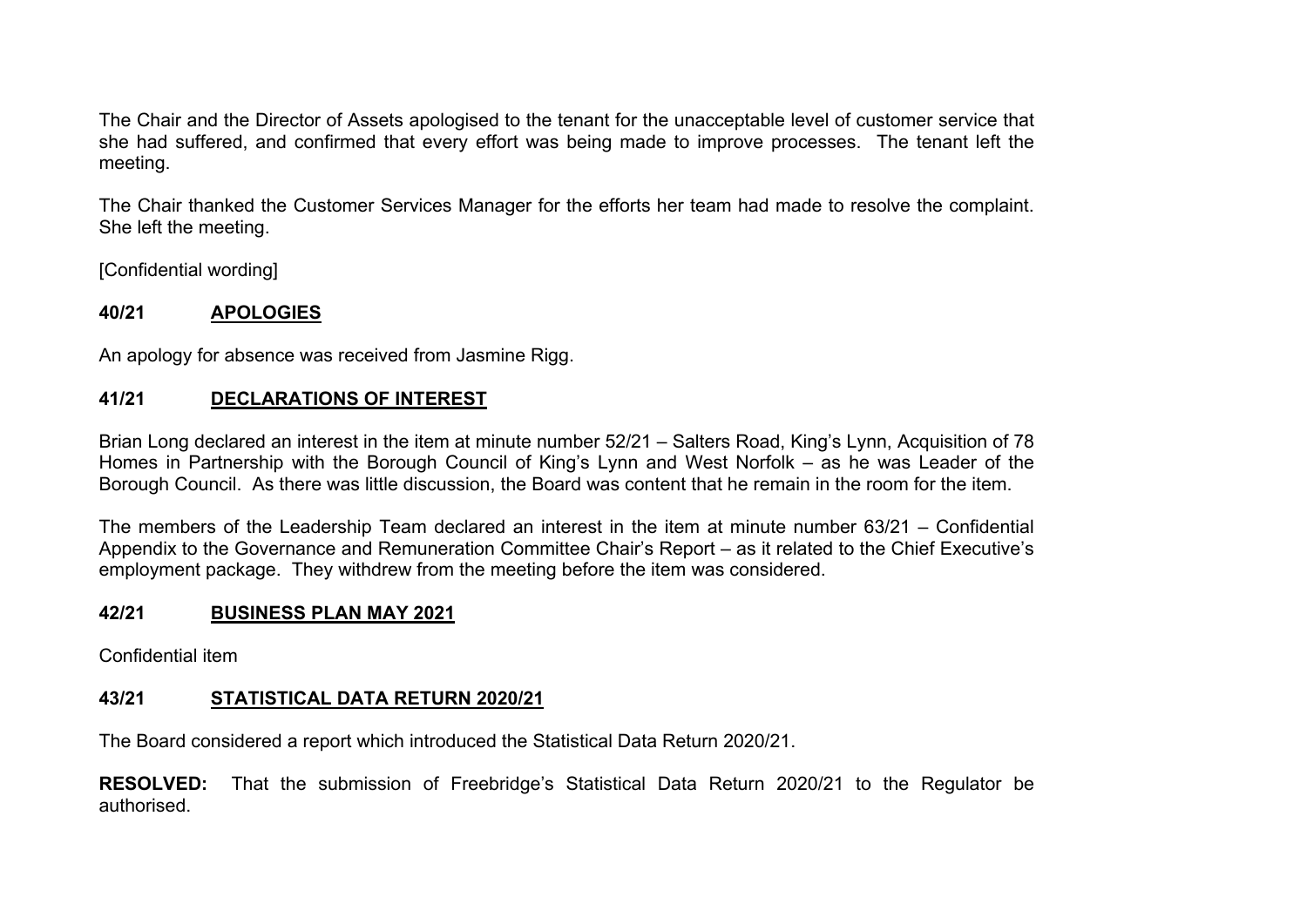- **44/21 Confidential item**
- **45/21 Confidential item**

## **46/21 PERFORMANCE OUTTURN FOR 2020/21**

Confidential item

## **47/21 APRIL 2021 PERFORMANCE DASHBOARD**

The Director of Resources and Deputy Chief Executive tabled the performance dashboard for April 2021, and explained that this represented the proposed template for performance reporting to the Board going forward. The key performance indicators included had been agreed by the Board as part of its approval of the Corporate Strategy.

The Board welcomed the template, but asked that it include figures for the previous period, so that trends could be identified. The Board also requested that all Board Members be provided with performance information on a monthly basis, albeit that performance discussions would take place quarterly at the Board's meetings. The need for clear commentary, highlighting strong areas and areas requiring focus, was stressed.

In terms of the April performance figures, the Chair asked that these be circulated to the Board outside the meeting, and that Board Members respond with any comments.

The Board noted the report.

## **48/21 REPORT OF THE CHAIR OF THE GOVERNANCE AND REMUNERATION COMMITTEE**

## **(a) Committee Meeting Update**

Simon Smith, Chair of the Governance and Remuneration Committee, presented the Chair's report, which included the minutes, of the Committee's meeting held on 12 April 2021. He explained that Pauleen Pratt, the previous Chair of the Committee who had since left the Board, had written the report.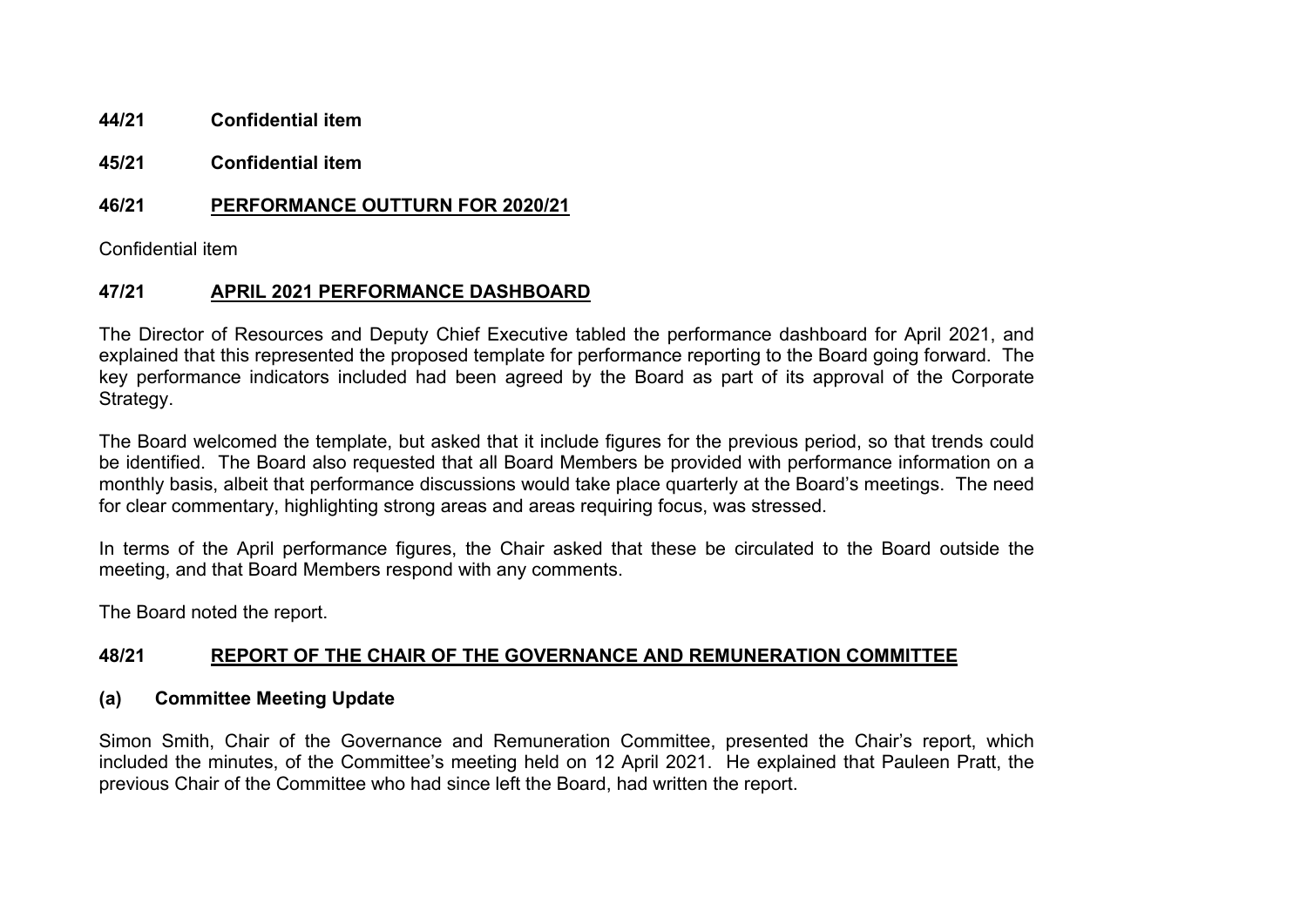## [Confidential wording]

It was acknowledged that the Board had had a full discussion on the new Code of Governance at a briefing held on 10 May 2021, and there was, therefore, no need for further discussion at this meeting.

Simon Smith suggested that the Board deal with the recommendation from the Committee regarding the "Total Rewards" scheme when the confidential appendix was considered at the end of the meeting.

## **RESOLVED:**

- 1) That the National Housing Federation Code of Governance 2020 be adopted.
- 2) That a compliance assessment be undertaken with the new Code and an action plan produced to achieve compliance during 2021/22, the action plan to be agreed, and its implementation monitored, by the Committee.
- **(b) Confidential item**

## **49/21 REPORT OF THE CHAIR OF THE AUDIT AND RISK COMMITTEE**

Donald McKenzie, Chair of the Audit and Risk Committee, presented the Chair's report, which included the minutes, of the Committee's meeting held on 19 April 2021.

In relation to cyber security, the Board acknowledged that this was an increasingly significant risk for organisations. The Chair advised that he had attended a presentation from a local housing association which had suffered a serious cyber attack, and which was offering to share learning from this incident.

[Confidential wording]

The Board noted the report.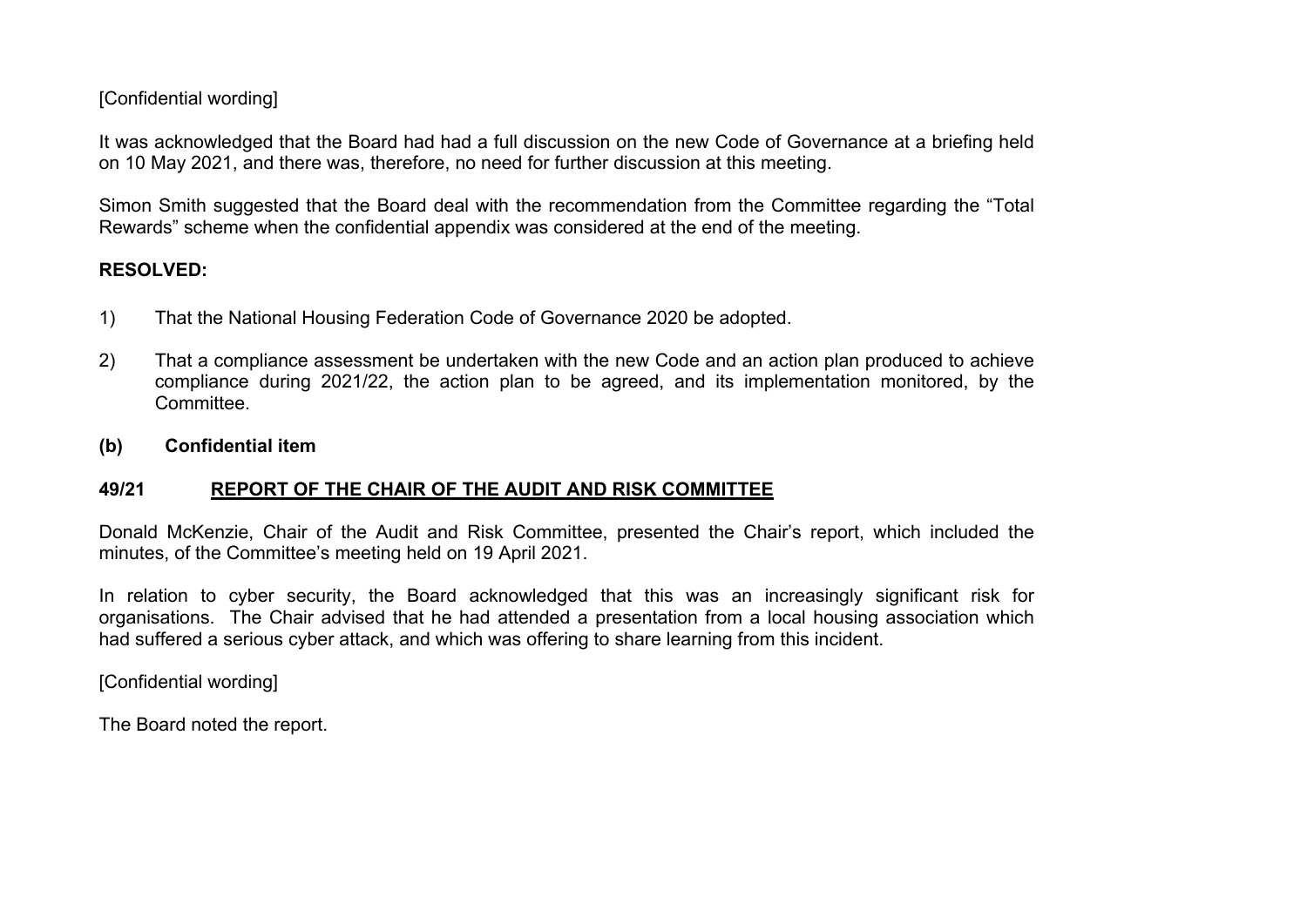## **50/21 REPORT OF THE CHAIR OF THE CUSTOMER SERVICE COMMITTEE**

Joanna Barrett, Vice-Chair of the Customer Service Committee, presented the Chair's report, which included the minutes, of the Committee's meeting held on 26 April 2021.

It was suggested that the Committee monitor whether compensation payments reduced in line with improvements in operational issues.

The Board noted the report.

## **51/21 REPORT OF THE TENANT PANEL – QUARTER 4 ACTIVITY**

The Director of Customer and Communities presented a report which set out the activities of the Tenant Panel during January – March 2021.

## [Confidential wording]

The Chief Executive stated that the Panel was keen to play an increasing role in scrutiny. Reporting to the Panel would need to be reviewed to ensure that the information it required was presented in a more accessible way.

In answer to questions, the Director of Customer and Communities made the following points:

- [Confidential wording]
- It was likely that the Panel had focused on damp and mould in view of recent coverage in the media, and their knowledge of the Ombudsman's own focus, rather than particular concerns about their own homes.

The Board was saddened to learn of the recent passing of David Wheeler, who had been a valued member of the Panel over the past year and a half.

The Board noted the report.

**52/21 Confidential item**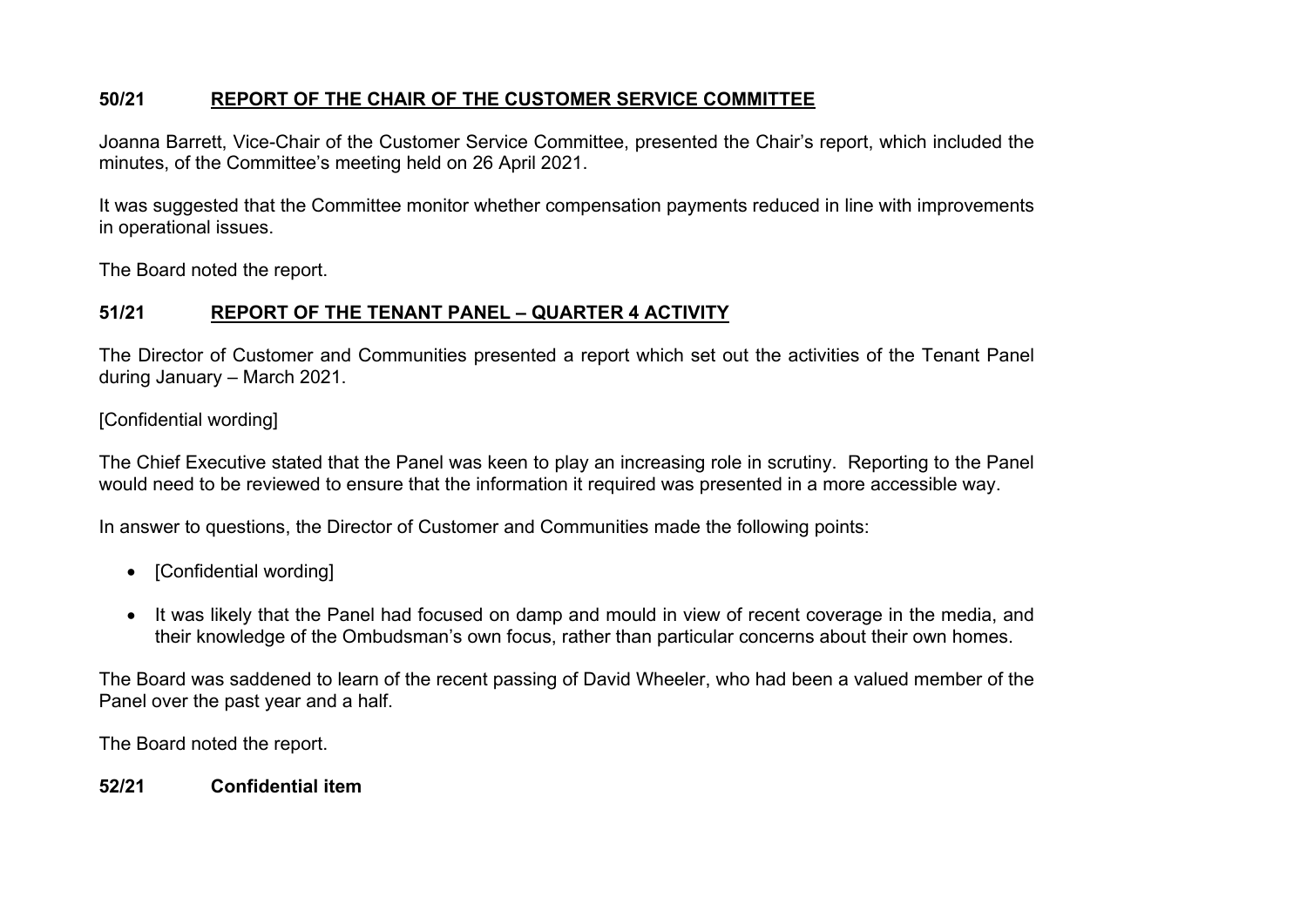## **53/21 MINUTES**

The minutes of the ordinary meeting held on 8 March 2021 and of the special meeting held on 29 March 2021 were confirmed as correct records.

The minutes would be signed by the Chair once the office had reopened following the current coronavirus (Covid-19) outbreak.

## **54/21 MATTERS ARISING**

There were no matters arising.

## **55/21 ACTION SHEET**

The Board noted the action sheet.

## **56/21 CHAIR'S UPDATE**

The Chair gave the following update on his activities since the last meeting:

- He had attended an East of England Chairs' meeting. Subjects covered had included learning from the pandemic and the recent cyber-attack on a local housing association.
- He had attended a Placeshapers Chairs meeting, and also meetings of the Non-Executive Director network run by Placeshapers in partnership with HACT. These meetings were proving very useful and he was pleased that some Freebridge Board Members had become involved with the HACT network.

The Board questioned the value of ongoing membership of the National Housing Federation as compared to initiatives such as the HACT network.

## **57/21 LEADERSHIP TEAM UPDATE**

The Board noted the Leadership Team update.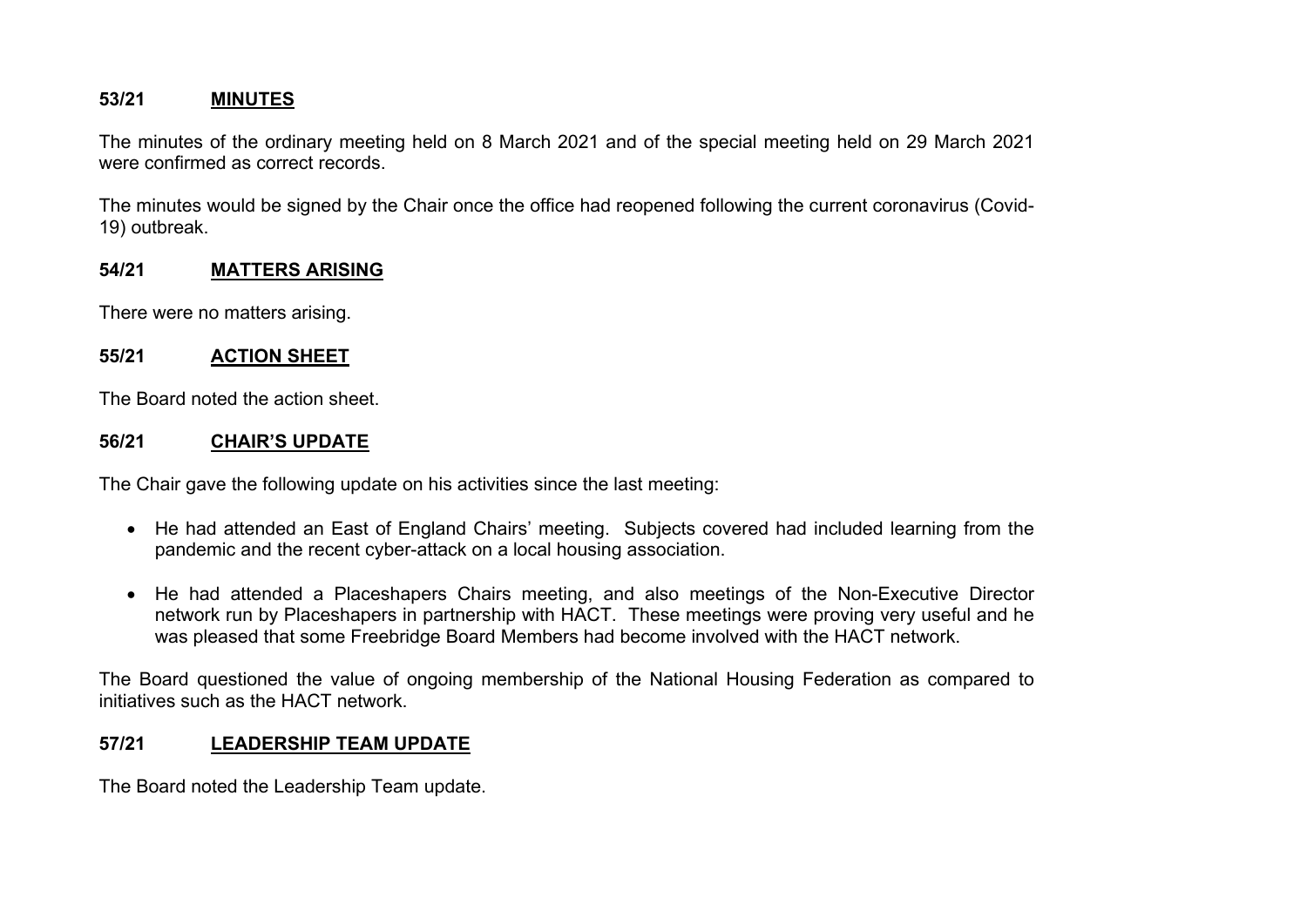## **58/21 APPOINTMENT OF A SHAREHOLDER**

The Board noted a report on an application to become a shareholder which had been approved.

## **59/21 URGENT ACTION TAKEN: AUDIT AND RISK COMMITTEE MEMBERSHIP**

The Board noted the following request for urgent action that had been approved:

• Audit and Risk Committee Membership.

## **60/21 FUTURE WORK PROGRAMME OF THE BOARD**

The Board noted its work programme for the ensuing year.

## **61/21 ANY OTHER BUSINESS**

Confidential item

## **62/21 NEXT MEETING**

The Board noted that its next meeting would be held on Monday 26 July 2021 at 4.30pm. Depending on the progress of the release of Government Covid restrictions, this was likely to be "in person". Further details on the venue would be provided nearer the time. The Board would have a strategy afternoon on Monday 7 June 2021; this would be held remotely.

## **63/21 CONFIDENTIAL APPENDIX TO THE GOVERNANCE AND REMUNERATION COMMITTEE CHAIR'S REPORT**

Simon Smith presented the confidential appendix to the Governance and Remuneration Committee Chair's report. This set out recommendations in relation to the Chief Executive's terms and conditions.

Simon Smith also referred to a further recommendation from the Committee, to reinvigorate the "Total Reward" scheme proposal amongst the wider organisation. The Board accepted that employee reward would be considered as part of the Corporate Strategy, and so there was no need to take this recommendation forward.